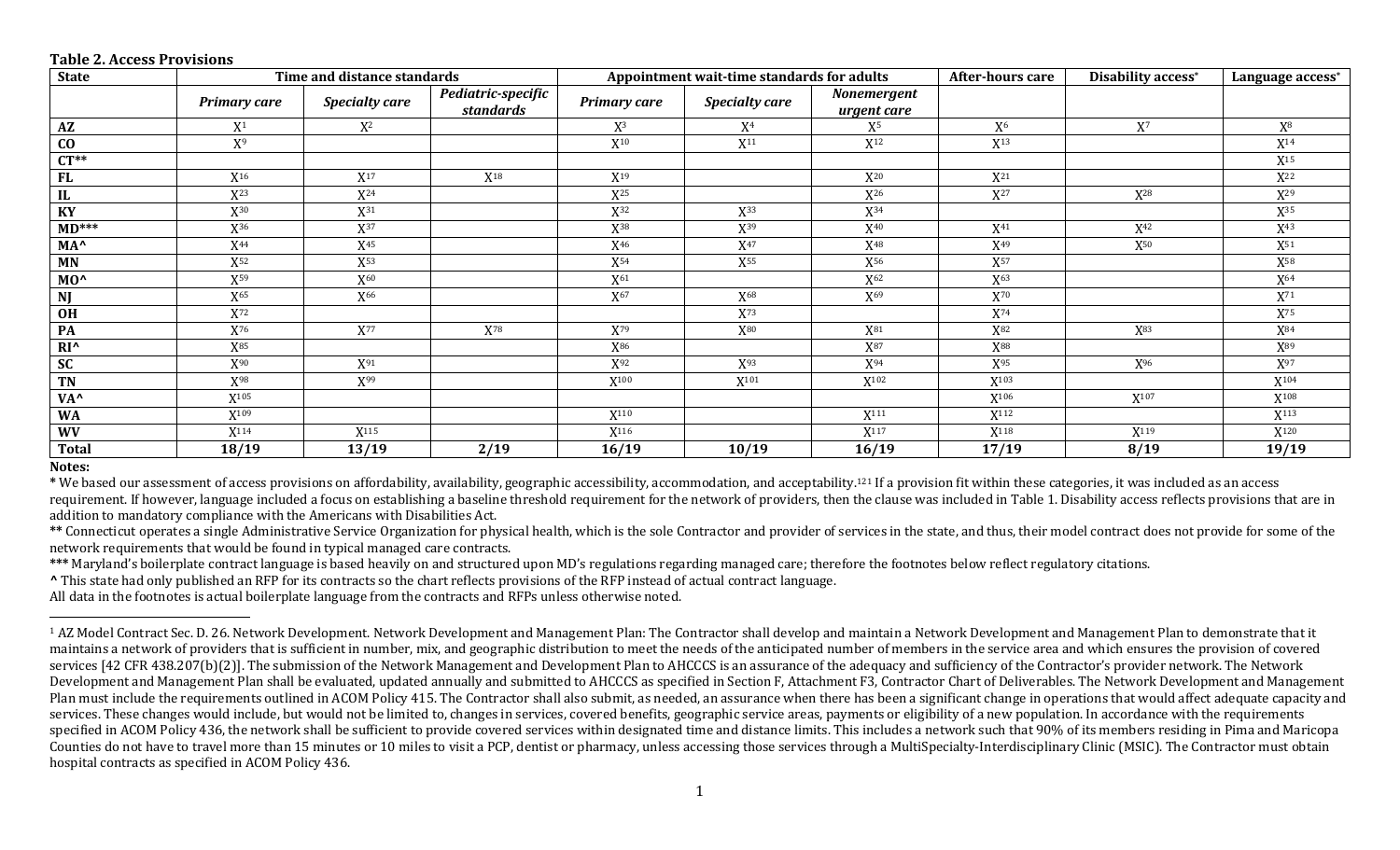<sup>2</sup> AZ Model Contract Sec. D. 26. Network Development. Network Development and Management Plan: The Contractor shall develop and maintain a Network Development and Management Plan to demonstrate that it maintains a network of providers that is sufficient in number, mix, and geographic distribution to meet the needs of the anticipated number of members in the service area and which ensures the provision of covered services [42 CFR 438.207(b)(2)]. The submission of the Network Management and Development Plan to AHCCCS is an assurance of the adequacy and sufficiency of the Contractor's provider network. The Network Development and Management Plan shall be evaluated, updated annually and submitted to AHCCCS as specified in Section F, Attachment F3, Contractor Chart of Deliverables. The Network Development and Management Plan must include the requirements outlined in ACOM Policy 415. The Contractor shall also submit, as needed, an assurance when there has been a significant change in operations that would affect adequate capacity and services. These changes would include, but would not be limited to, changes in services, covered benefits, geographic service areas, payments or eligibility of a new population. In accordance with the requirements specified in ACOM Policy 436, the network shall be sufficient to provide covered services within designated time and distance limits. This includes a network such that 90% of its members residing in Pima and Maricopa Counties do not have to travel more than 15 minutes or 10 miles to visit a PCP, dentist or pharmacy, unless accessing those services through a MultiSpecialty-Interdisciplinary Clinic (MSIC). The Contractor must obtain hospital contracts as specified in ACOM Policy 436.

,一个人都没有,他们的人都没有,他们的人都没有,他们的人都没有,他们的人都没有,他们的人都没有,他们的人都没有,他们的人都是不是,他们的人都是不是,他们的人都是<br>第251章 我们的人都是不是,他们的人都是不是,他们的人都是不是,他们的人都是不是,他们的人都是不是,他们的人都是不是,他们的人都是不是,他们的人都是不是不是,

<sup>3</sup> AZ Model Contract Sec. D. 32. APPOINTMENT STANDARDS. For Primary Care Provider Appointments, the Contractor shall be able to provide: a. Immediate Need appointments the same day or within 24 hours of the member's phone call or other notification b. Urgent care appointments within 2 days of request c. Routine care appointments within 21 days of request.

<sup>4</sup> AZ Model Contract Sec. D. 32. APPOINTMENT STANDARDS. For Specialty Provider Referrals, the Contractor shall be able to provide: a. Immediate Need appointments within 24 hours of referral b. Urgent care appointments within 3 days of referral c. Routine care appointments within 45 days of referral.

<sup>5</sup> AZ Model Contract Sec. D. 32. APPOINTMENT STANDARDS. For Primary Care Provider Appointments, the Contractor shall be able to provide: a. Immediate Need appointments the same day or within 24 hours of the member's phone call or other notification b. Urgent care appointments within 2 days of request c. Routine care appointments within 21 days of request.

 $6$  AZ Model Contract Sec. D. 26. Network Development. The Contractor is required to have available non-emergent after-hours physician or primary care services within its network. If the Contractor's network is unable to provide medically necessary services required under Contract, the Contractor shall ensure timely and adequate coverage of these services through an out of network provider until a network provider is contracted. <sup>7</sup> AZ Model Contract Sec. D. 7. Accommodating ACHHS Members. The Contractor must ensure members and individuals with disabilities are accommodated to actively participate in the provision of services and have physical access to facilities, procedures and exams. For example, the Contractor must provide appropriate auxiliary aids and services to persons with impaired sensory, manual, or speaking skills. The Contractor must provide accommodations to members and individuals with disabilities at no cost to afford such persons an equal opportunity to benefit from the covered services.

<sup>8</sup> AZ Model Contract Sec. D. 17. Member Information. The Contractor shall make interpretation services available to its members free of charge including: written translation of vital materials in prevalent non English languages in its service area, availability of oral interpretation services in all languages, use of auxiliary aids such as TTY/TDY and American Sign Language.

<sup>9</sup> Rocky Mountain HMO FY 2017-2018 Contract (hereafter Rocky Mountain Contract) Sec. 4.2. The Contractor's PCMP Network shall have a sufficient number of PCMPs so that each Member has a PCMP and each Member has their choice of at least two (2) PCMPs within their zip code or within thirty (30) minutes of driving time from their location, whichever area is larger. For rural and frontier areas, the Department may adjust this requirement based on the number and location of available providers.

<sup>10</sup> Rocky Mountain Contract Sec 4.2. The Contractor's PCMP Network shall be sufficient to ensure that appointments will be available to all Members: Within ten (10) calendar days of a Member's request for non-urgent, symptomatic care. Within forty-five (45) calendar days of a Member's request for non-symptomatic care, unless an appointment is required sooner to ensure the provision of screenings in accordance with the Department's accepted Early Periodic Screening, Diagnosis and Treatment (EPSDT) schedules.

<sup>11</sup> Rocky Mountain Contract. Sec. 4.2.4. The Contractor's PCMP Network shall be sufficient to ensure that appointments will be available to all Members: Within forty-eight (48) hours of a Member's request for urgent care. Within ten (10) calendar days of a Member's request for non-urgent, symptomatic care. Within forty-five (45) calendar days of a Member's request for non-symptomatic care, unless an appointment is required sooner to ensure the provision of screenings in accordance with the Department's accepted Early Periodic Screening, Diagnosis and Treatment (EPSDT) schedules.

<sup>12</sup> Rocky Mountain Contract Sec 4.2. The Contractor's PCMP Network shall be sufficient to ensure that appointments will be available to all Members: Within forty-eight (48) hours of a Member's request for urgent care. <sup>13</sup> Rocky Mountain Contract Sec. 4.2. The Contractor's PCMP network shall provide for extended hours on evenings and weekends and alternatives for emergency room visits for after-hours urgent care. The Contractor will determine the appropriate requirements for the number of extended hours and weekend availability based on the needs of the Contractor's Region, and submit these requirements to the Department for approval. The Contractor shall assess the needs of the Contractor's Region on a regular basis, no less often than quarterly, and submit a request to the Department to adjust its requirements accordingly. At a minimum, the Contractor's PCMP network shall provide for twenty-four (24) hour a day availability of information, referral and treatment of emergency medical conditions.

<sup>14</sup> Rocky Mountain Contract Sec. 5.2. The Contractor shall provide interpreter services at no cost for all interactions with Members or Clients when there is no bilingual or multilingual Member of the Contractor available who speaks a language understood by a Member.

<sup>15</sup> General ASO Contract. Sec. 0.2. Throughout the term of the Contract, the Contractor's member services staff shall provide non-clinical information to Members and when appropriate provide immediate access to clinical staff for care related assistance. The Contractor shall: Q.2.1. Staff member services with competent, diverse professionals including Spanish speaking individuals in order to best serve the needs of Members; Q.2.2 Make special provisions for Members and their families who have limited English proficiency, or are hearing or vision impaired. 0.2.2.1. Oral informing techniques may include face-to-face contact, other media, including TDD/TY and sign language services; Q.2.3. Ensure that Member information is clearly communicated in a manner that is culturally sensitive.

<sup>16</sup> ATTACHMENT II EXHIBIT II-A MANAGED MEDICAL ASSISTANCE (MMA) PROGRAM (hereinafter FL MMA Exhibit II-A) Sec. VI. Provider Network Standards Table. 30 mins; 20 miles.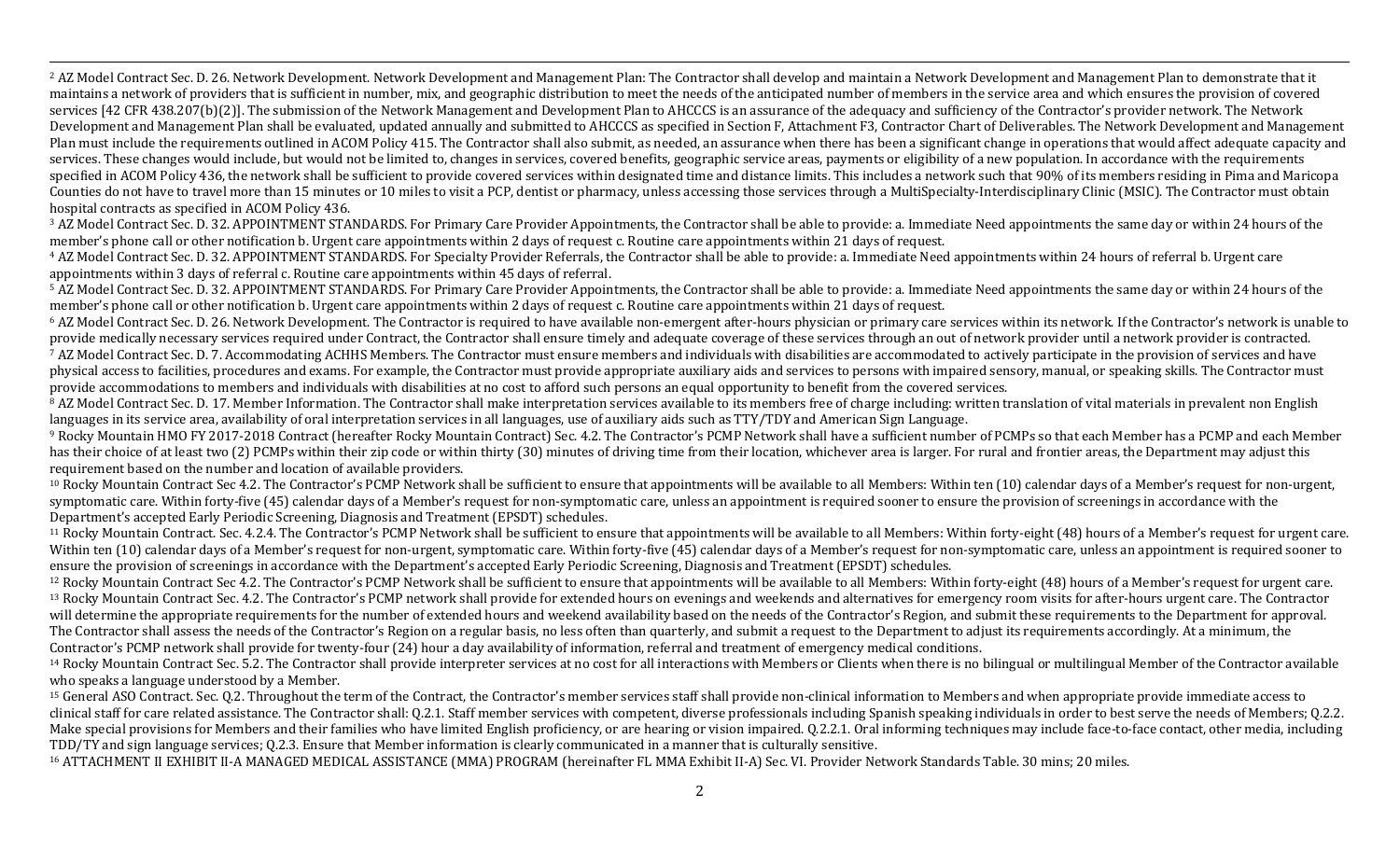,一个人都没有,他们的人都没有,他们的人都没有,他们的人都没有,他们的人都没有,他们的人都没有,他们的人都没有,他们的人都是不是,他们的人都是不是,他们的人都是<br>第251章 我们的人都是不是,他们的人都是不是,他们的人都是不是,他们的人都是不是,他们的人都是不是,他们的人都是不是,他们的人都是不是,他们的人都是不是不是, <sup>17</sup> FL MMA Exhibit II-A Sec. VI. Provider Network Standards Table. For example: In urban areas, Cardiology, 50 minutes, 35 miles; Oncology, 80 minutes, 60 miles; Pulmonology, 60 minutes, 45 miles. In non-urban areas: Cardiology, 75 minutes, 60 miles; Oncology, 90 minutes, 75 miles; Pulmonology, 75 minutes, 60 miles.

<sup>18</sup> FL MMA Exhibit II-A Sec. VI. Provider Network Standards Table. 50 mins; 35 miles. For non-urban, 75 mins; 60 miles.

FL MMA Exhibit II-A Sec. VI. Provider Network Standards Table. For pediatric specialists not listed the Managed Medical Assistance Provider Network Standards Table, the Managed Care Plan may assure access by providing telemedicine consultations with participating pediatric specialists, at a location or via a PCP within sixty (60) minutes travel time or forty-five (45) miles from the enrollee's residence zip code. Alternatively pediatric specialists not listed in the Managed Medical Assistance Provider Network Standards Table, for which there is no pediatric specialist located within sixty (60) minutes travel time or forty-five (45) miles from th enrollee's residence zip code, the Managed Care Plan may assure access to that specialist in another location in Florida through a transportation arrangement with willing participating pediatric provider(s) who have such capability.

 $19$  FL MMA Exhibit II-A Sec. VI.A.8. The Managed Care Plan must assure that PCP services and referrals to specialists for medical and behavioral health services are available on a timely basis, as follows: (1) Urgent Car within one  $(1)$  day of the request;  $(2)$  Sick Care — within one  $(1)$  week of the request; and  $(3)$  Well Care Visit — within one  $(1)$  month of the request.

<sup>20</sup> FL MMA Exhibit II-A Sec. VI.A.8. The Managed Care Plan must assure that PCP services and referrals to specialists for medical and behavioral health services are available on a timely basis, as follows: (1) Urgent Care within one  $(1)$  day of the request;  $(2)$  Sick Care — within one  $(1)$  week of the request; and  $(3)$  Well Care Visit — within one  $(1)$  month of the request.

<sup>21</sup> FL MMA Exhibit II-A, Section VI. The Managed Care Plan shall ensure the following: (1) The PCP provides, or arranges for coverage of services, consultation or approval for referrals twenty-four hours per day, seven days per week (24/7) by Medicaid-enrolled providers who will accept Medicaid reimbursement. This coverage shall consist of an answering service, call forwarding, provider call coverage or other customary means approved by the Agency. The chosen method of 24/7 coverage must connect the caller to someone who can render a clinical decision or reach the PCP for a clinical decision. The after-hours coverage must be accessible using the medical office's daytime telephone number.

<sup>22</sup> FL Managed Care Contract. Sec. IV.B.1.d. In accordance with Title VI of the Civil Rights Act of 1964, the Managed Care Plan shall provide language assistance services, including the provision of foreign language interpreter and translation services and auxiliary aids and services to enrollees to achieve effective communication.

Sec. IV.B.3.b. The Managed Care Plan is required to notify its enrollees of the availability of oral interpretation services and to inform them of how to access such services. Oral interpretation services are required for Managed Care Plan information provided to enrollees, including notices of adverse action. There shall be no charge to the enrollee for translation services.

<sup>23</sup> IL Model Contract Sec. 5.8.1. Primary care Provider access. Contractor shall ensure an Enrollee has access to at least two (2) primary care Providers within a thirty (30)–mile radius of or thirty (30)–minute drive fro the Enrollee's residence in an urban setting. If an Enrollee lives in a Rural Area, the Enrollee shall have access to at least one (1) primary care Provider within a sixty (60)–mile radius of or sixty (60)–minute drive fr the Enrollee's residence.

<sup>24</sup> IL Model Contract Sec. 5.8. Contractor shall ensure an Enrollee has access to at least one (1) specialty services Provider within a sixty (60)-mile radius of or sixty (60)- minute drive from the Enrollee's residence. Enrollee lives in a Rural Area, the Enrollee shall have access to at least one (1) specialty services Provider within a ninety (90)–mile radius of or ninety (90)–minute drive from the Enrollee's residence.

<sup>25</sup> IL Model Contract. Sec. 5.8.4 After hours. Primary care and specialty Providers shall provide coverage for their respective practices twenty-four (24) hours a day, seven (7) days a week, and they shall have a publishe after-hours telephone number; voicemail alone after hours is not acceptable.

<sup>26</sup> IL Model Contract. Sec. 5.8.3. Enrollees with more serious problems not deemed Emergency Medical Conditions shall be triaged and, if necessary or appropriate, immediately referred for urgent Medically Necessary care or provided with an appointment within one  $(1)$  Business Day after the request.

<sup>27</sup> Sec. 5.8.4 After hours. Primary care and specialty Providers shall provide coverage for their respective practices twenty-four (24) hours a day, seven (7) days a week, and they shall have a published after-hours telephone number; voicemail alone after hours is not acceptable.

<sup>28</sup> IL Contract. 2.8 PROVIDER SITE ACCESS All Provider locations where Enrollees receive services shall comply with the requirements of the Americans with Disabilities Act (ADA). Contractor's network shall have Provider locations that are able to accommodate the needs of individual Enrollees.

IL Model Contract. Sec. 5.8.8. For Seniors and Persons with Disabilities Enrollees, Contractor's maximum primary care Provider panel size shall be six hundred (600) Enrollees.

<sup>29</sup> Sec. 5.21. Basic information. "Basic information" as used herein shall mean information regarding: 5.21.1.13 names, locations, telephone numbers, and non-English languages spoken by current Network Providers, including identification of those who are not accepting new Enrollees.

5.21.2 Obligation to provide basic information. Contractor shall provide basic information to the following Participants, and shall notify such Participants that translated materials in Spanish and other prevalent languages are available and how to obtain them, once a year.

5.21.4.1 Interpretive services. Contractor shall make oral interpretation services available free of charge in all languages to all Potential Enrollees, Prospective Enrollees, or Enrollees who need assistance understanding Key Oral Contacts or Written Materials. Contractor must include in all Key Oral Contacts and Written Materials notification that such oral interpretation services are available and how to obtain such services. Contractor shall conduct Key Oral Contacts with a Potential Enrollee, Prospective Enrollee, or Enrollee in a language the Potential Enrollee, Prospective Enrollee, or Enrollee understands. If a Participant requests interpretive services by a family member or acquaintance. Contractor shall not allow such services by anyone who is under the age of eighteen (18). Contractor shall accept such Participant's verification of the age of the individual providing interpretive services unless Contractor has a valid reason for requesting further verification.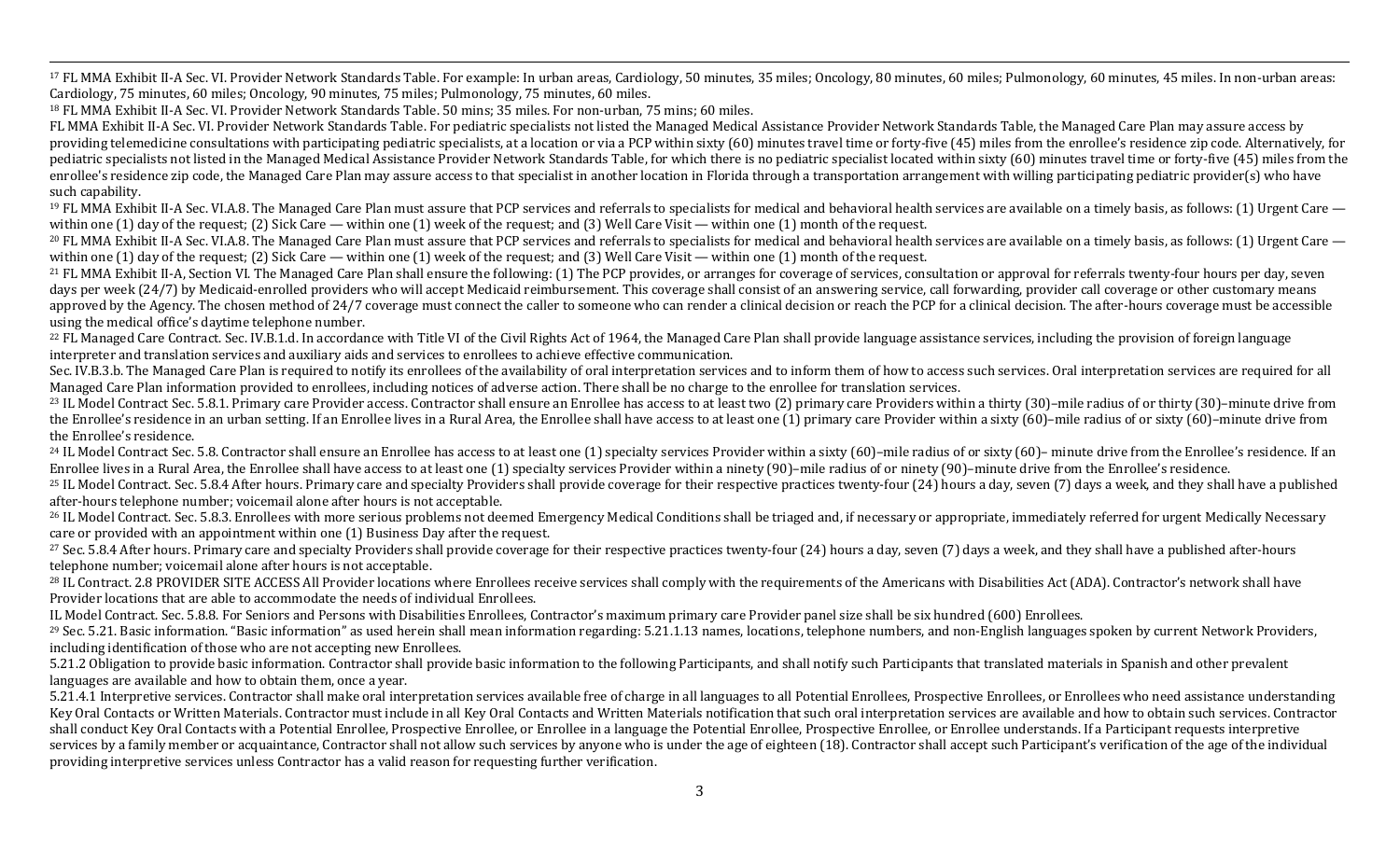5.21.4.3 Alternative methods of communication. Contractor shall make Key Oral Contacts and Written Materials available in such alternative formats as large print, Braille, sign language provided by interpreters in accordance with the Interpreters for the Deaf Act (225 ILCS 442), CART reporters, audio CDs, TDD/TTY, video relay interpretation, or video relay services, and in a manner that takes into consideration the special needs of those who are visually impaired, hearing impaired, or with limited reading proficiency. Contractor shall inform Potential Enrollees, Prospective Enrollees, and Enrollees, as appropriate, that information is available in alternative formats and how to access those formats. Contractor must provide TDD/TTY service upon request for communicating with Potential Enrollees, Prospective Enrollees, and Enrollees who are deaf or hearing impaired. Contractor shall arrange interpreter services through Contractor's Enrollee services department when necessary (such as for Provider visits or consultations). These services will be made available at no cost to the Enrollee.

,一个人都没有,他们的人都没有,他们的人都没有,他们的人都没有,他们的人都没有,他们的人都没有,他们的人都没有,他们的人都是不是,他们的人都是不是,他们的人都是<br>第251章 我们的人都是不是,他们的人都是不是,他们的人都是不是,他们的人都是不是,他们的人都是不是,他们的人都是不是,他们的人都是不是,他们的人都是不是不是,

5.21.4.4 Translated materials. Translated Written Materials and scripts for translated Key Oral Contacts require Prior Approval and must be accompanied by Contractor's certification that its certified translator confirms the translation is accurate and complete, and that the translation is easily understood by individuals with a sixth (6th)– grade reading level and is culturally appropriate. Contractor's first submittal of the translated materials to the Department for Prior Approval must be accompanied by a copy of the Department's approval of the English version and the required translation certification. Contractor shall make all Written Materials distributed to English–speaking Potential Enrollees, Prospective Enrollees and Enrollees, as appropriate, available in Spanish and other prevalent languages, as determined by the Department in accordance with Section 1557 of the Affordable Care Act. Where there is a prevalent single-language minority within the low-income households in the relevant DHS local office area, which for purposes of this Contract shall exist when five percent (5%) or more of such households speak a language other than English, as determined by the Department according to published Census Bureau data, Contractor's Written Materials provided to Potential Enrollees, Prospective Enrollees, or Enrollees must be available in that language as well as in English.

<sup>30</sup> Commonwealth of Kentucky - Master Agreement Modification. Section 29.7. Provider Program Capacity Demonstration: Contractor shall provide PCP delivery sites that are no more than thirty (30) miles or thirty (30) minutes from Member residence in urban areas. Contractor shall provide PCP delivery sites that are no more than forty-five (45) miles or forty-five (45) minutes from Member residence in "non-urban" areas. <sup>31</sup> Commonwealth of Kentucky - Master Agreement Modification. Section 29.7. Provider Program Capacity Demonstration: Access to Specialists shall not exceed sixty (60) miles or sixty (60 minutes). Access to Hospital

care shall not exceed thirty (30) miles or thirty (30) minutes.

32 Commonwealth of Kentucky - Master Agreement Modification. Section 29.7. Provider Program Capacity Demonstration: Appointment and waiting times, not to exceed thirty (30) days from date of a Member's request for routine and preventive services.

33 Commonwealth of Kentucky - Master Agreement Modification. Section 29.7. Provider Program Capacity Demonstration: Appointment and waiting times for Specialists shall not exceed thirty (30) days for regular appointments and forty-eight (48) hours for urgent care.

34 Commonwealth of Kentucky - Master Agreement Modification. Section 29.7. Provider Program Capacity Demonstration: Appointment and waiting times, not to exceed forty-eight (48) hours from date of a Member's request for Urgent Care.

<sup>35</sup> Commonwealth of Kentucky- Master Agreement Modification. Sec. 23.1. Appropriate foreign language and/or oral interpreters shall be provided by the Contractor and available free of charge and as necessary to ensure availability of effective communication regarding treatment, medical history, or health education and otherwise comply with 42 CFR 438.10(d).

36 COMAR 10.09.64.05. Documentation that enrollees will have access to primary care services, including pharmacy, obstetrics/gynecology and diagnostic laboratory services, within a reasonable distance of their places of residence, demonstrated by showing the availability of these services in: (a) Urban areas, within a 10-mile radius; (b) Rural areas, within a 30-mile radius; and (c) Suburban areas, within a 20-mile radius.  $37$  COMAR 10.09.66.06.B. Except as provided in §C of this regulation, to meet the geographical access standard established by this regulation, an MCO shall provide the services listed in §A(1) —(4) of this regulation: (1 urban areas, within 10-miles of each enrollee's residence; (2) In rural areas, within 30 miles of each enrollee's residence; and (3) In suburban areas, within 20 miles of each enrollee's residence. C. If an MCO can otherwi demonstrate to the Department's satisfaction the adequacy of its provider network notwithstanding its inability to meet the requirements of §B of this regulation, the Department may, in its discretion, approve the network if special circumstances exist which, considered along with the overall strength of the MCO's network, establish that the Department's approval of the network will enhance recipients' overall access to quality health care services in the area to be served.

38 COMAR 10.09.66.07. Requests for routine and preventative primary care appointments shall be scheduled to be performed within 30 days of the request.

39 COMAR 10.09.66.07. Requests for routine specialist follow-up appointments shall be scheduled to be performed within 30 days of the initial authorization from the enrollee's primary care provider, or sooner as deemed necessary by the primary care provider, whose office staff shall make the appointment directly with the specialist's office.

<sup>40</sup> COMAR 10.09.66.07. Individuals requesting urgent care shall be scheduled to be seen within 48 hours of the request.

<sup>41</sup> COMAR 10.09.66.04. A. An MCO shall develop and make available either electronically or by hard copy to all of its PCP and specialty care providers a Medicaid requirements manual, including periodic updates as appropriate, and shall: (3) Inform the MCO's primary and specialty care providers of their responsibility to provide or arrange for medically necessary accessible health care services that are continuous, comprehensive, and coordinated for each enrollee, including: (a) Preventive health services; (b) Primary acute medical care; (c) Chronic medical care; (d) Consultation, referral, and follow-up in areas including medical specialties and child dental care; (e) Referral for ancillary and support-related services including but not limited to: (i) Drug therapies, (ii) Diagnostic tests, (iii) Medical supplies, (iv) Durable medical equipment, and (v) Case management when appropriate for complex conditions; (f) 24-hour per day, 7-day per week provider coverage for medically necessary services; (g) Maintenance of a medical record, including records of referral arrangements and outcomes of those referrals; and (h) Detection of mental health problems or substance use disorder during routine or follow-up screening, to be treated either through the MCO or referred to the behavioral health ASO for services.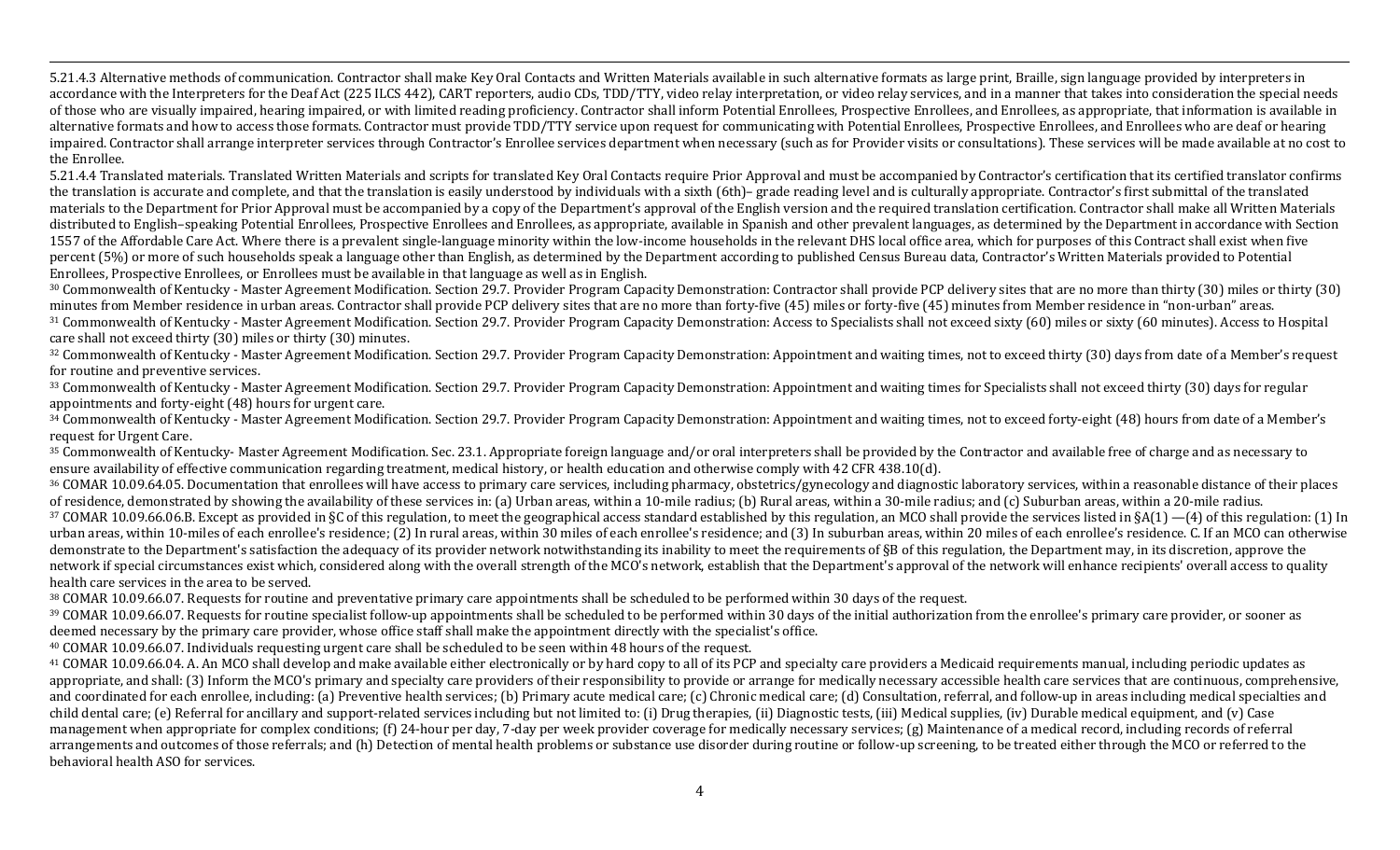,一个人都没有,他们的人都没有,他们的人都没有,他们的人都没有,他们的人都没有,他们的人都没有,他们的人都没有,他们的人都是不是,他们的人都是不是,他们的人都是<br>第251章 我们的人都是不是,他们的人都是不是,他们的人都是不是,他们的人都是不是,他们的人都是不是,他们的人都是不是,他们的人都是不是,他们的人都是不是不是, <sup>42</sup> COMAR 10.09.66.01. Access Standards: Addressing Enrollees' Individualized Needs. A. An MCO shall provide access to health care services and information A. An MCO shall provide access to health care services and information in a manner that addresses the individualized needs of its enrollees, regardless of gender, sexual orientation, or gender identity, including, but not limited to, the delivery of services and information to enrollees: (1) In a culturally sensitive manner; (2) At an appropriate reading comprehension level; (3) In the prevalent non-English languages identified by the State; and (4) In a manner that accommodates individuals

with disabilities consistent with the requirements of the Americans with Disabilities Act of 1990, P.L. 101-330, 42 U.S.C. §12101 et seq., and regulations promulgated under it.

B. Special Access. (1) An MCO shall on request make interpretation services available free of charge to each enrollee and potential enrollee who: (a) Does not speak English; or (b) Is hearing impaired. (2) As a part of its initial application, a prospective MCO shall describe, for the Department's consideration, what special access provisions the applicant has made to fulfill the requirements of this section.

COMAR 10.09.64.06. An MCO applicant shall include in its application the following information or descriptions: K. Documentation of access provisions to address the needs of enrollees who: (1) Do not speak English; (2) Are deaf; or  $(3)$  Have one or more physical, mental, or developmental disabilities.

<sup>43</sup> COMAR 10.09.64.06. [An MCO applicant shall include in its application the following information or descriptions:] Documentation of access provisions to address the needs of enrollees who: (1) Do not speak English; (2) Are deaf; or (3) Have one or more physical, mental, or developmental disabilities.

COMAR 10.09.65.02.G.3. Conditions for Participation. G. An MCO: (3) Shall prepare and make available all publications, including, but not limited to, provider

directories, enrollee handbooks, health education materials, and informational brochures: (a) In a culturally sensitive manner, (b) At an appropriate reading comprehension level, and (c) In the prevalent non-English languages, identified by the State.

COMAR 10.09.66.01 Access Standards: Addressing Enrollees' Individualized Needs. A. An MCO shall provide access to health care services and information in a manner that addresses the individualized needs of its enrollees, regardless of gender, sexual orientation, or gender identity, including, but not limited to, the delivery of services and information to enrollees:

(1) In a culturally sensitive manner; (2) At an appropriate reading comprehension level; (3) In the prevalent non-English languages identified by the State; and (4) In a manner that accommodates individuals with disabilities consistent with the requirements of the Americans with Disabilities Act of 1990, P.L. 101-330, 42 U.S.C. §12101 et seq., and regulations promulgated under it. B. Special Access. (1) An MCO shall on request make interpretation services available free of charge to each enrollee and potential enrollee who: (a) Does not speak English; or (b) Is hearing impaired. (2) As a part of its initial application, a prospective MCO shall describe, for the Department's consideration, what special access provisions the applicant has made to fulfill the requirements of this section.

<sup>44</sup> Massachusetts Model MassHealth Managed Care Contract, Sec. 2.9.C. The PCP network shall include a sufficient number of PCPs to offer each Enrollee a choice of at least two appropriate PCPs with open panels. An appropriate PCP is defined as a PCP who:

Is located within 15 miles or 30 minutes travel time from the Enrollee's residence.

<sup>45</sup> MassHealth Managed Care Contract, Sec. 2.9.C. For all other specialist providers, the Contractor must demonstrate to EOHHS that these specialist providers are available within 20 miles or 40 minutes travel time from the Enrollee's residence.

<sup>46</sup> MassHealth Managed Care Contract, Sec. 2.9.B. Within 10 calendar days of the Enrollee's request for Non-Urgent Symptomatic Care; and

Within 45 calendar days of the Enrollee's request for Non-Symptomatic Care, unless an appointment is required more quickly to assure the provision of screenings in accordance with the schedule established by the EPSDT Periodicity Schedule.

<sup>47</sup> MassHealth Managed Care Contract, Sec. 2.9.B. Within 48 hours of the Enrollee's request for Urgent Care; Within 30 calendar days of the Enrollee's request for Non-Urgent Symptomatic Care; and Within 60 calendar days for Non-Symptomatic Care.

<sup>48</sup> MassHealth Managed Care Contract, Sec. 2.9.B. Within 48 hours of the Enrollee's request for Urgent Care.

<sup>49</sup> Sec.2.9.C. The Contractor shall develop and maintain a network of Primary Care Providers (PCP network) that ensures PCP coverage and availability throughout the Regions 24 hours a day, seven days a week. 50 MA ACO Model Contract. Sec. 2.3 Administration and Contract Management.2.a. The following roles shall be Key Personnel: (7) The Contractor's Disability Access Coordinator, whose responsibilities shall include, but may not be limited to: Ensuring that the Contractor and its Providers comply with federal and state laws and regulations pertaining to persons with disabilities. Such requirement shall include monitoring and ensuring that Network Providers provide physical access, communication access, accommodations, and accessible equipment for Enrollees with physical or mental disabilities;

51 MassHealth Managed Care Contract Sec. 2.5 Care Delivery, Care Coordination, and Care Management. A.1.d. Care that is Linguistically and Culturally Competent. The Contractor shall regularly evaluate the population of Enrollees to identify language needs, including needs experienced by Enrollees who are deaf or hard of hearing, and needs related to health literacy, and to identify needs related to cultural appropriateness of care (including through the Care Needs Screening as described in Section 2.5.B). The Contractor shall identify opportunities to improve the availability of fluent staff or skilled translation services in Enrollees' preferred languages and opportunities to improve the cultural appropriateness of Enrollees' care.

<sup>52</sup> Minnesota Model Contract for Medical Assistance and Minnesotacare Services. Sec. 6.13. No more than thirty (30) miles or thirty (30) minutes distance for all Enrollees, or the STATE's Generally Accepted Community Standards.

53 Minnesota Model Contract for Medical Assistance and Minnesotacare Services. Sec. 6.13. Not to exceed sixty (60) minutes, or the STATE's Generally Accepted Community Standards.

Sec. 6.13.5 Dental, Optometry, Lab, and X-Ray Services. (A) Transport Time. Not to exceed sixty (60) minutes, or the STATE's Generally Accepted Community Standards.

54 Minnesota Model Contract for Medical Assistance and Minnesotacare Services. Sec. 6.13. Not to exceed forty-five (45) days from the date of an Enrollee's request for routine and preventive care and twenty-four (24) hours for Urgent Care.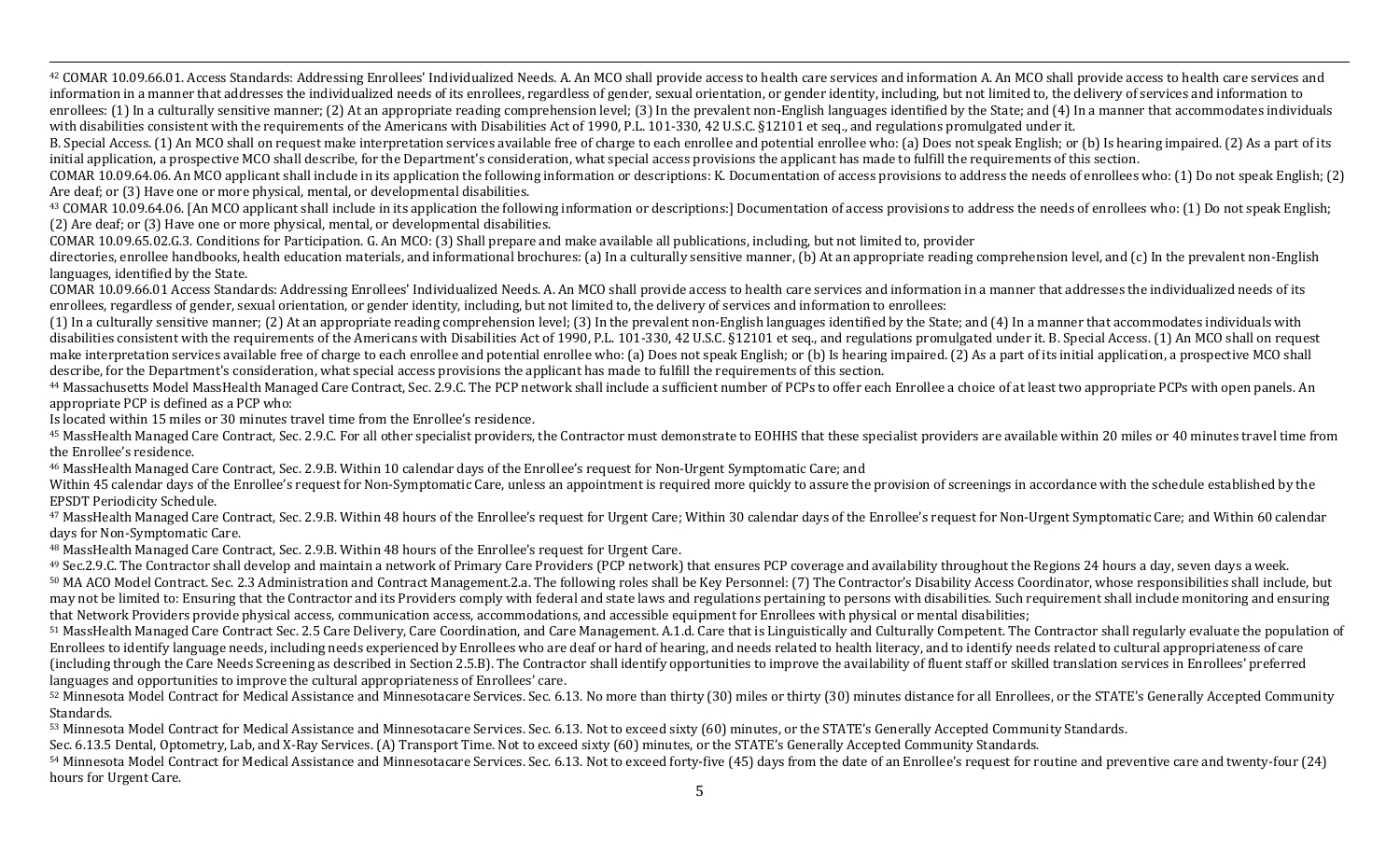55 Minnesota Model Contract for Medical Assistance and Minnesotacare Services. Sec. 6.13. Appointments for a specialist shall be made in accordance with the time frame appropriate for the needs of the Enrollee, or the Generally Accepted Community Standards.

,一个人都没有,他们的人都没有,他们的人都没有,他们的人都没有,他们的人都没有,他们的人都没有,他们的人都没有,他们的人都是不是,他们的人都是不是,他们的人都是<br>第251章 我们的人都是不是,他们的人都是不是,他们的人都是不是,他们的人都是不是,他们的人都是不是,他们的人都是不是,他们的人都是不是,他们的人都是不是不是,

56 Minnesota Model Contract for Medical Assistance and Minnesotacare Services. Sec. 6.13. Not to exceed forty-five (45) days from the date of an Enrollee's request for routine and preventive care and twenty-four (24) hours for Urgent Care.

57 Minnesota Model Contract for Medical Assistance and Minnesotacare Services. Sec. 6.14. The MCO shall make available to Enrollees access to Medical Emergency Services, Post-Stabilization Care Services and Urgent Care on a twenty-four (24) hour, seven-day-per-week basis. The MCO must provide a twenty-four (24) hour, seven day per week MCO telephone number that is answered in-person by the MCO or an agent of the MCO. This telephone number must be provided to the STATE. The MCO is not required to have a dedicated telephone line.

58 Minnesota Model Contract for Medical Assistance and Minnesotacare Services. Sec 6.1. The MCO shall provide sign and spoken language qualified interpreter services, as defined in 45 CFR § 92.4, that assist Enrollees in obtaining services covered under this Contract, to the extent that interpreter services are available to the MCO or its subcontractor when services are delivered. The intent of the limitation, above, is that the MCO should not delay the delivery of a necessary health care service, even if through all diligent efforts, no interpreter is available. This does not relieve the MCO from using all diligent efforts to make interpreter services avail The MCO is not responsible to provide interpreter services for services provided through fee-for-service

59 20 CSR 400-7.095. 10 miles from urban area, 30 miles for non-urban area.

 $60$  20 CSR 400-7.095. 25 miles. For non-urban area 100 miles.

 $61$  MO RFP November 2017. Sec. 2.5.3. Routine care with physical or behavioral symptoms (e.g. persistent rash, recurring high grade temperature, nonspecific pain, fever): Appointments within one (1) week or five (5) business days whichever is earlier. Routine care without physical or behavioral symptoms (e.g. well child exams, routine physical exams): Appointments within thirty (30) calendar days.

 $62$  MO RFP November 2017. Sec. 2.5.3. Urgent care appointments for physical or behavioral illness injuries which require care immediately but do not constitute emergencies (e.g. high temperature, persistent vomiting or diarrhea, symptoms which are of sudden or severe onset but which do not require emergency room services): Appointments within twenty-four (24) hours.

<sup>63</sup> MO RFP November 2017. Sec. 2.5.1. b. The health plan shall provide an accommodation, if needed, to ensure all members equal access to twenty-four (24) hours per day health care coverage.

 $64$  MO RFP. Sec. 2.14.4 Interpreter Services: The health plan shall make interpreter services available to potential enrollees and require the health plan make those services available free of charge to each member. This includes oral interpretation and the use of auxiliary aids such as TTY/TDY and American Sign Language. Oral interpretation requirements apply to all non-English languages, not just those that the State identifies as prevalent.

65 NJ Model contract referencing N.J.A.C. 11:24–6.2, 20 miles or 30 minutes; 2017 Contract Sec. 4.8.8. 90% of the enrollees must be within 6 miles of 2 PCPs and 2 PCDs in an urban setting. 85% of the enrollees must be within 15 miles of 2 PCPs and 2 PCDs in a non-urban setting.

 $66$  NJ Model contract referencing N.J.A.C. 11:24–6.2. 60 minutes, 45 miles.

67 NJ Model Contract. Sec. 5.12. Symptomatic Acute Care. Within seventy-two (72) hours. A non-urgent, symptomatic office visit is an encounter with a health care provider associated with the presentation of medical signs, but not requiring immediate attention. Routine Care. Within twenty-eight (28) days. Non-symptomatic office visits shall include but shall not be limited to: well/preventive care appointments such as annual gynecological examinations or pediatric and adult immunization visits.

 $68$  NJ Model Contract. Sec. 5.12. Specialist Referrals. Within four (4) weeks or shorter as medically indicated. A specialty referral visit is an encounter with a medical specialist that is required by the enrollee's med condition as determined by the enrollee's Primary Care Provider (PCP). Urgent Specialty Care within twenty-four (24) hours of referral

 $69$  NJ Model Contract. Sec. 5.12. Urgent Care. Within twenty-four (24) hours. An urgent, symptomatic visit is an encounter with a health care provider associated with the presentation of medical signs that require immediate attention, but are not life-threatening.

 $70$  Sec 4.8.2. The PCP shall provide twenty-four  $(24)$  hour, seven  $(7)$  day a week access.

71 Sec. 5.9.1. The enrollee shall be assigned to a PCP whose office is within the travel time/distance standards, as defined in Article 4.8.8. If the language and/or cultural needs of the enrollee are known to the Contract the enrollee shall be assigned to a PCP who is or has office staff who are linguistically and culturally competent to communicate with the enrollee or have the ability to interpret in the provision of health care services related activities during the enrollee's office visits or contacts.

4.8.4 PROVIDER DIRECTORY REQUIREMENTS A. The Contractor shall prepare a provider directory which shall be presented in the following manner. Ten (10) hard copies of the Contractor's up-to-date provider directory shall be provided to the HBC and two (2) hard copies and one (1) CD format shall be provided to DMAHS at least every six months or within 30 days of an update, whichever is earlier. Up-to-date, web-based provider directories shall also be maintained with updates made no later than every 30 days. Primary care providers who will serve enrollees listed by • County, by city, by specialty • Provider name and degree; specialty board eligibility/certification status; office address(es) (actual street address); telephone number; fax number if available; office hours at each location; indicate if a provider serves enrollees with disabilities and ho receive additional information such as type of disability; hospital affiliations; transportation availability; special appointment instructions if any; languages spoken; disability access; and any other pertinent informati that would assist the enrollee in choosing a PCP.

Sec. 5.8.1.D. The Contractor shall make its written information available in the prevalent non-English languages in each service area of operation. The Contractor shall make oral interpretation services available free of charge to each enrollee and potential enrollee. NJ FamilyCare compiles a list of prevalent non-English languages, and makes it available to MCOs, including through their website.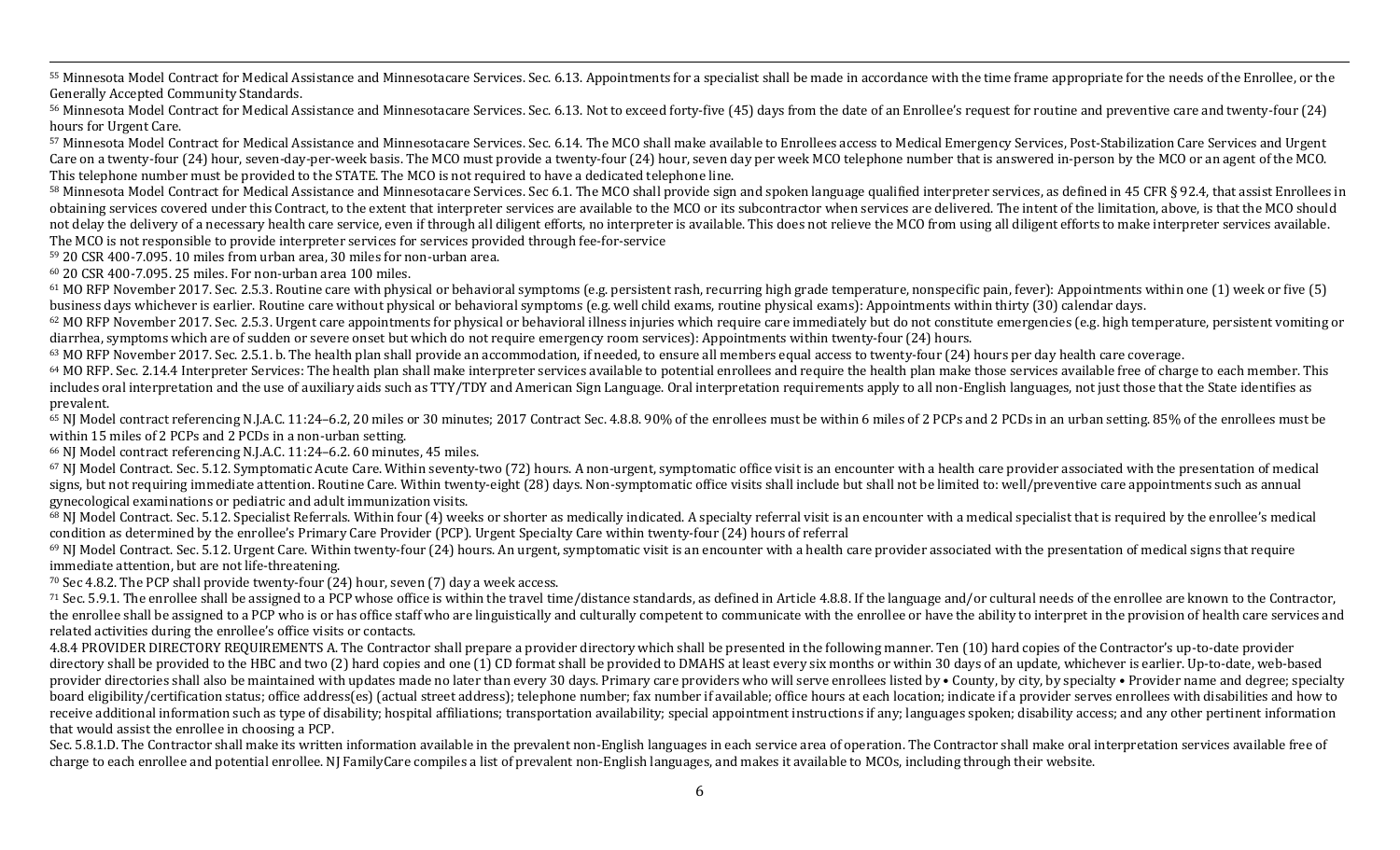,一个人都没有,他们的人都没有,他们的人都没有,他们的人都没有,他们的人都没有,他们的人都没有,他们的人都没有,他们的人都是不是,他们的人都是不是,他们的人都是<br>第251章 我们的人都是不是,他们的人都是不是,他们的人都是不是,他们的人都是不是,他们的人都是不是,他们的人都是不是,他们的人都是不是,他们的人都是不是不是, Sec. 5.8.2 ENROLLEE NOTIFICATION/HANDBOOK Prior to the effective date of enrollment, the Contractor shall provide each enrolled case or, where applicable, authorized person, with a bilingual (English/Spanish) Member handbook and an Identification Card. The handbook shall be written at the fifth grade reading level or at an appropriate reading level for enrollees with special needs. The handbook shall also be available in prevalent languages and on request in other languages and alternative formats, e.g., large print (a font size no smaller than 18 point), Braille, audio formats for enrollees with sensory impairments or in a modality that meets the needs of enrollees with special needs. The Contractor shall make oral interpretation services available free of charge to each enrollee and potential enrollee.

Sec. 5.14. The Contractor shall provide documentation regarding the availability of and access procedures for services which ensure physical and communication access to: providers and any Contractor related services (e.g. office visits, health fairs); customer service or physician office telephone assistance; and, interpreter, TDD/TT services for individuals who require them in order to communicate. Document availability of interprete TDD/TT services. The Contractor shall make oral interpretation services available free of charge to each enrollee and potential enrollee. The Contractor shall provide twenty-four (24)-hour access to oral interpreter services free of charge for all enrollees/potential enrollees including the deaf or hard of hearing at provider sites within the Contractor's network, either through telephone language services or in-person interpreters to ensure that enrollees are able to communicate with the Contractor and providers and receive covered benefits.

72 OH Model Contract, Appendix C. 30 miles or MCP must provide transportation.

73 OH Model Contract, Appendix H. MCPs must ensure that all nonPCP network providers follow community standards in the scheduling of routine appointments.

<sup>74</sup> APPENDIX H.1. Contracting providers must offer hours of operation that are no less than the hours of operation offered to commercial members or comparable to Medicaid FFS, if the provider serves only Medicaid members. MCPs must ensure that services are available 24 hours a day. 7 days a week, when medically necessary. MCPs must establish mechanisms to ensure that panel providers comply with timely access requirements, and must take corrective action if there is failure to comply ... The MCP must share specific communication needs information with its providers [e.g., PCPs, Pharmacy Benefit Managers (PBMs), and Third Party Administrators (TPAs)], as applicable.

 $^{75}$  Appendix C. The MCP must make oral interpreter services for all languages available free of charge to all members and eligible individuals pursuant to 42 CFR Section 438.10(c)(4). The MCP must comply with the requirements specified in OAC rules 5160-26-03.1, 5160-26-05, and 5160-26-05.1 for providing assistance to LEP members and eligible individuals.

<sup>76</sup> PA Model Contract Exhibit AAA(1). Make available to every Member a choice of at least two (2) appropriate PCPs with open panels whose offices are located within a travel time no greater than thirty (30) minutes (Urban) and sixty  $(60)$  minutes (Rural). This travel time is measured via public transportation, where available.

77 PA Model Contract Exhibit AAA(1). i. For the following provider types, the PH-MCO must ensure a choice of two (2) providers who are accepting new patients within the travel time limits (30 minutes Urban, 60 minutes Rural): General Surgery Cardiology Obstetrics & Gynecology Pharmacy Oncology Orthopedic Surgery Physical Therapy General Dentistry Radiology. ii. For the following provider types, the PH-MCO must ensure a choice of one (1) provider who is accepting new patients within the travel time limits (30 minutes Urban, 60 minutes Rural) and a second choice, within the HealthChoices Zone: Oral Surgery Urology Nursing Facility Neurology Dermatology Otolaryngology. iii. For all other specialists and subspecialists, the PH-MCO must have a choice of two (2) providers who are accepting new patients within the HealthChoices Zone.

 $^{78}$  PA Model Contract Exhibit AAA(1). Ensure an adequate number of pediatricians with open panels to permit all Members who want a pediatrician as a PCP to have a choice of two (2) for their child(ren) within the trave time limits (30 minutes Urban, 60 minutes Rural).

 $79$  PA Model Contract Exhibit AAA(1). Routine appointments must be scheduled within ten (10) Business Days.

<sup>80</sup> PA Model Contract Exhibit AAA(1). For specialty referrals, the PH-MCO must be able to provide for: i. Emergency Medical Condition appointments immediately upon referral, ii. Urgent Medical Condition care appointments within twenty-four (24) hours of referral, iii. Scheduling of appointments for routine care within fifteen (15) business days for the following specialty provider types: Otolaryngology Orthopedic Surgery Dermatology Pediatric Allergy & Immunology Pediatric Endocrinology Pediatric Gastroenterology Pediatric General Surgery Pediatric Hematology Pediatric Infectious Disease Pediatric Nephrology Pediatric Neurology Pediatric Oncology Pediatric Pulmonology Pediatric Rehab Medicine Pediatric Rheumatology Pediatric Urology Dentist. iv. Scheduling of appointments for routine care within ten (10) business days of referral for all other specialty provider types not listed above.

81 PA Model Contract Exhibit AAA(1). Urgent Medical Condition cases must be scheduled within twenty four (24) hours.

<sup>82</sup> PA Model Contract, Sec. V. S. 3. It is the responsibility of the PH-MCO to have coverage available directly or through its PCPs, who may have on-call arrangements with other qualified Providers, for urgent or emergenc care on a twenty-four (24) hour, seven (7) day-a-week basis. The PH-MCO must not use answering services in lieu of the above PCP emergency coverage requirements without the knowledge of the Member. For Emergency or Urgent Medical Conditions, the PHMCO must have written policies and procedures on how Members and Providers can make contact to receive instruction for treatment. If the PCP determines that emergency care is not required, 1) the PCP must see the Member in accordance with the time frame specified in Exhibit AAA(1), AAA(2), or AAA(3), as applicable, under Appointment Standards, or 2) the Member must be referred to an urgent care clinic which can see the Member in accordance with the time frame specified in Exhibit AAA(1), AAA(2), or AAA(3), as applicable, under Appointment Standards.

<sup>83</sup> PA Model Contract Exhibit AAA(3), Sec. 1, n. ADA Accessibility Guidelines. The PH-MCO must inspect the office of any PCP or dentist who seeks to participate in the PH-MCO's Provider Network (excluding offices located in hospitals) to determine whether the office is architecturally accessible to persons with mobility impairments. Architectural accessibility means compliance with ADA accessibility guidelines with reference to parking (if any), path of travel to an entrance, and the entrance to both the building and the office of the Provider, if different from the building entrance. The PH-MCO must submit quarterly reports to the Department, i a format to be specified by the Department, on the results of the inspections. If the office or facility is not accessible under the terms of this paragraph, the PCP or dentist may participate in the PH-MCO's Provider Network provided that the PCP or dentist: 1) requests and is determined by the PH-MCO to qualify for an exemption from this paragraph, consistent with the requirements of the ADA, or 2) agrees in writing to remove the barrier to make the office or facility accessible to persons with mobility impairments within six (6) months after the PH-MCO identified the barrier. The PH-MCO must document its efforts to determine architectural accessibility. The PH-MCO must submit this documentation to the Department upon request.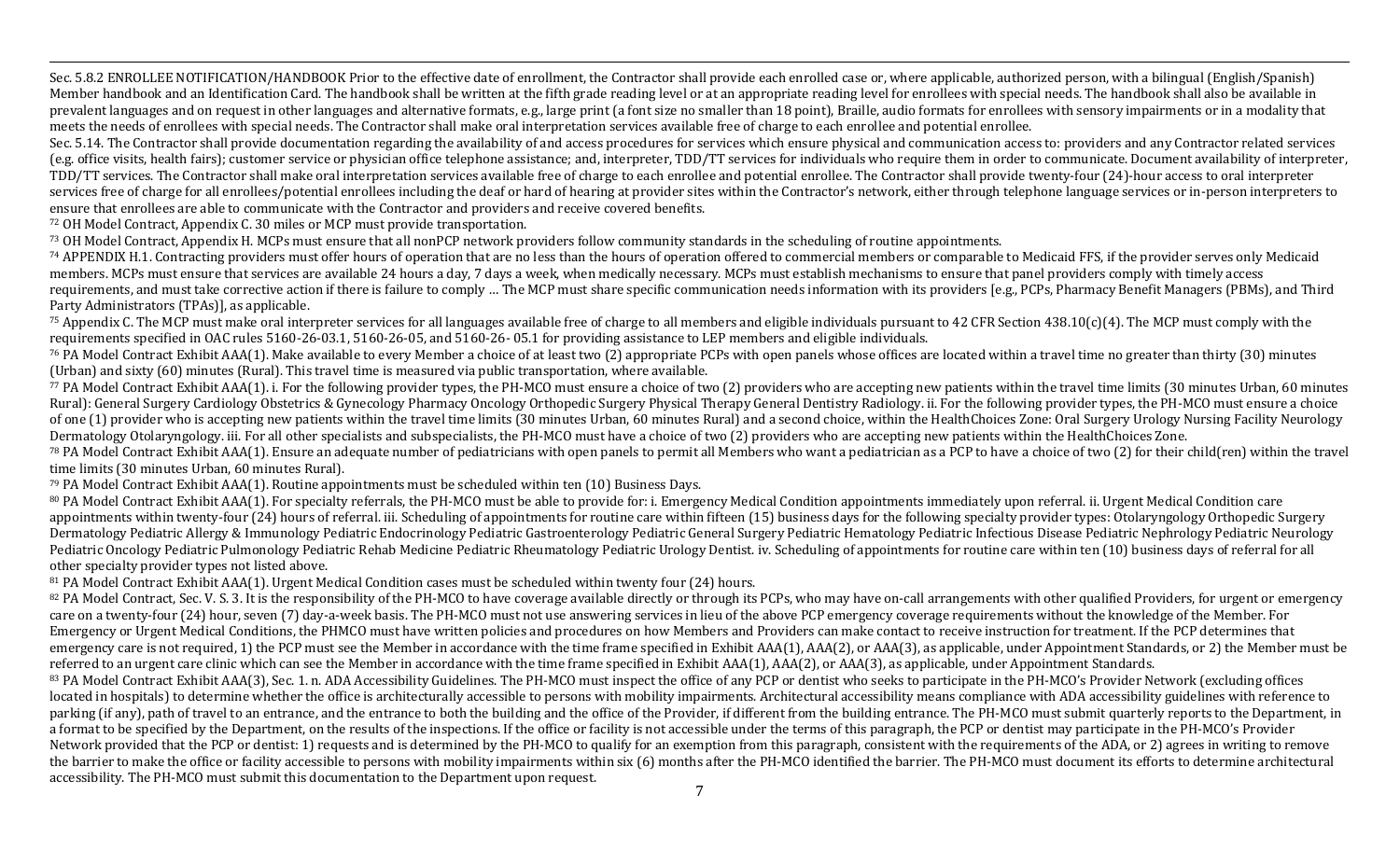<sup>84</sup> PA Model Contract Sec. V.F.4. Limited English Proficiency (LEP) Requirements. During the Enrollment Process, the PH-MCO and/or the Department's Enrollment Specialists must seek to identify Members who speak a language other than English as their first language. Upon a Member's request, the PH-MCO must provide, at no cost to Members, oral interpretation services in the requested language or sign language interpreter services to meet the needs of the Members.

,一个人都没有,他们的人都没有,他们的人都没有,他们的人都没有,他们的人都没有,他们的人都没有,他们的人都没有,他们的人都是不是,他们的人都是不是,他们的人都是<br>第251章 我们的人都是不是,他们的人都是不是,他们的人都是不是,他们的人都是不是,他们的人都是不是,他们的人都是不是,他们的人都是不是,他们的人都是不是不是,

PA Model Contract Exhibit GG. The PH-MCO must provide language interpreter services when requested by a Member, at no cost to the Member.

PA Model Contract. Sec. V. R.2. 2. Provider Education The PH-MCO must demonstrate that its Provider Network is knowledgeable and experienced in treating Members with Special Needs. The PH-MCO must submit an annual Provider Education and Training workplan to the Department that outlines its plans to educate and train Network Providers. The format for this workplan will be designated by the Department through its Operations Reporting requirements found on the HealthChoices Intranet. This training plan can be done in conjunction with the SNU training requirements as outlined in Exhibit NN, Special Needs Unit, and must also include Special Needs Recipients, advocates and family members in developing the design and implementation of the training plan. The PH-MCO must submit in its annual plan the PH-MCO process for measuring training outcomes including the tracking of training schedules and Provider attendance. At a minimum, the PH-MCO must conduct the Provider training for PCPs and dentists, as appropriate, and include the following areas: a. EPSDT training for any Providers who serve Members under age twenty-one (21). b. Identification and appropriate referral for mental health, drug and alcohol and substance abuse services. c. Sensitivity training on diverse and Special Needs populations such as persons who are deaf or hard of hearing: how to obtain sign language interpreters and how to work effectively with sign language interpreters. d. Cultural Competency, including: the right of Members with LEP to engage in effective communication in their language; how to obtain interpreters, and; how to work effectively with interpreters. e. Treating Special Needs populations, including the right to treatment for individuals with disabilities. f. Administrative processes that include, but are not limited to: coordination of benefits, Recipient Restriction Program, Encounter Data reporting and Du Eligibles. g. Issues identified by Provider relations or Provider hotline staff in response to calls or complaints by Providers. h. Issues identified through the OM process. i. Identifying and making referrals to the PH-MC SNU. j. Guidance to providers on the process to submit materials to the PH-MCO to make utilization review and Prior authorization review decisions about members. Submitted materials may include but not be limited to letters of medical necessity. k. Information to providers on the complaint, grievance and appeal process including but not limited to expectations should a provider represent a member at a grievance review. l. Information on PIP such as the Provider Pay for Performance (P4P) outlined in Exhibit B(3) and how providers may benefit from participation in these programs.

<sup>85</sup> RI July 2016 RFP. Sec. 3.2.4.2. Bidder shall develop, maintain and monitor a network that is geographically accessible on a timely basis to the population to be served including a PCP, whose office is located within twenty (20) minutes or less travel time from the member's home. Members may, at their discretion, select PCPs located farther from their homes.

<sup>86</sup> RI July 2016 RFP. Sec. 3.2.4.2. Bidder agrees to make services available within thirty (30) days for treatment of a non-emergent, non-urgent medical problem. This thirty (30) day standard does not apply to appointments for routine physical examinations nor for regularly scheduled visits to monitor a chronic medical condition if the schedule calls for visits less frequently than once every thirty (30) days. 87 RI July 2016 RFP. Sec. 3.2.4.2. Bidder shall make services available within twenty-four (24) hours for treatment of an Urgent Medical Condition including a mental health or substance use condition. 88 RI July 2016 RFP. 3.2.4.2 Access to Services – Service Accessibility Standards. The Bidder will establish and implement mechanisms to ensure that network providers comply with access and timely appointment availability requirements. Contractor will monitor access and availability standards of the network to determine compliance and take corrective action if there is a failure to comply. Bidder must assure that service accessibility standards are fully in place for persons with special needs. Service accessibility standards include: Twenty-Four Hour Coverage: Bidder shall provide access to medical and behavioral health services either directly or through its PCPs, to Members on a twenty-four (24) hours per day, seven (7) days per week basis. If PCPs are to provide such coverage, Bidder must have a back-up plan for instances where the PCP is not available. Bidder must also have written policies and procedures describing how Members and providers can contact the Bidder to receive instructions for treatment of an emergent or urgent medical problem. <sup>89</sup> RI RFP. 3.2.7 Member and Provider Services. Contractor must ensure that services are provided in a culturally competent manner to all Members. Specifically, Contractor (1) must give the concerns of Members related to their racial and ethnic minority status full attention beginning with the first contact with a Member continuing throughout the care process, and extending to evaluation of care; (2) must make interpreter services available when language barriers exist and are made known to Contractor, including the use of sign interpreters for Members with hearing impairments and the use of Braille for Members with vision impairments; and (3) as appropriate, should adopt cultural competency projects to address the specific cultural needs of racial and ethnic minorities that comprise a significant percentage of its Member population; (4) develop policies and procedures for the provision of language assistance services, which includes but is not limited to interpreter and translation services and effective communication assistance in alternative formats. <sup>90</sup> SC 2016 Contract referencing South Carolina Managed Care Policy and Procedure Manual, Sec. 6.1 General Requirements (Provider Network Adequacy Determination Process), available at https://msp.scdhhs.gov/managedcare/sites/default/files/MCO%20July%202015\_Final\_Post%2006-29-15.pdf. For Providers acting in the capacity of a primary care physician the standard is 90% of the Managed Care

eligible population in the county must have access to at least one  $(1)$  PCP within thirty  $(30)$  miles and within forty-five  $(45)$  minutes or less driving time.

<sup>91</sup> SC 2016 Contract referencing South Carolina Managed Care Policy and Procedure Manual, Sec. 6.1 General Requirements (Provider Network Adequacy Determination Process), available at https://msp.scdhhs.gov/managedcare/sites/default/files/MCO%20July%202015\_Final\_Post%2006-29-15.pdf. For Providers acting as specialists the standard is 90% of the Managed Care eligible population in the county must have access to the required specialist within fifty (50) miles and within seventy (75) minutes or less driving time.

 $92$  SC 2016 Contract. 6.2.1.3. Routine visits scheduled within four (4) weeks.

93 SC 2016 Contract. 6.2.1.3. For specialty referrals, provide for: Emergent visits immediately upon referral. Urgent medical condition care appointments within forty-eight (48) hours of referral or notification of the Primary Care Physician Scheduling of appointments for routine care (non-symptomatic) within four (4) weeks and a maximum of twelve (12) weeks for unique specialists.

 $94$  SC 2016 Contract. 6.2.1.3. Urgent, non-emergent visits within forty-eight (48) hours.

 $95$  SC 2016 Contract. 6.2.1.3.6. Provide twenty-four (24) hour coverage by direct access or through arrangement with a triage system.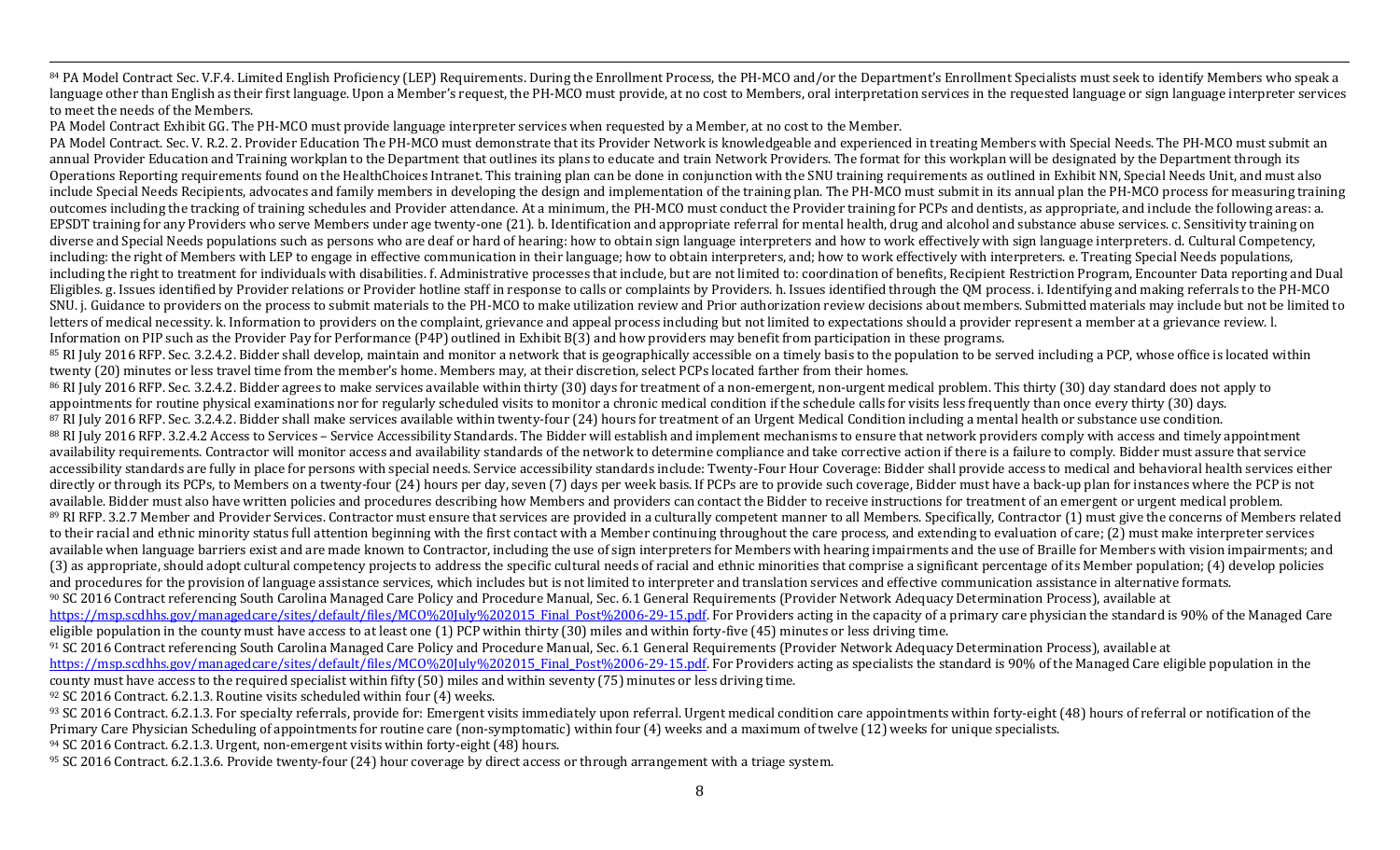,一个人都没有,他们的人都没有,他们的人都没有,他们的人都没有,他们的人都没有,他们的人都没有,他们的人都没有,他们的人都是不是,他们的人都是不是,他们的人都是<br>第251章 我们的人都是不是,他们的人都是不是,他们的人都是不是,他们的人都是不是,他们的人都是不是,他们的人都是不是,他们的人都是不是,他们的人都是不是不是, <sup>96</sup> South Carolina Managed Care Policy and Procedure Manual, Sec. 6.1 General Requirements (Provider Network Adequacy Determination Process), available at

https://msp.scdhhs.gov/managedcare/sites/default/files/MCO%20July%202015\_Final\_Post%2006-29-15.pdf. An initial onsite review by the MCO is required of all Primary Care Physicians and OB/GYN physicians acting as Primary Care Physicians, prior to the completion of the initial credentialing process. The MCO must assess the quality, safety, and accessibility of all office sites (including part-time or satellite offices) whe is delivered. MCO staff conducting the on-site review must be trained and qualified to perform the review(s). The MCO is required to send SCDHHS training policies and personnel qualifications for staff conducting on-site reviews. The following, at a minimum, must be included in the assessment: • Physical/handicapped accessibility, well lit waiting room, adequate seating • Physical appearance that is safe and sanitary • Adequate waiting rooms and public bathrooms • Adequate examination rooms to include size and appearance • Posting of office hours • Availability of appointments • Adequate patient record-keeping system which is compliant with state and federal requirements including, but not limited to, a secure and confidential filing system, legible file markers, and a process for quickly locating records.

97 SC July 2016 Contract. Sec. 3.14.3. Make available a Provider Directory to all Medicaid Managed Care Members. The Provider Directory shall include the office hours, age groups, telephone numbers of, and non-English languages spoken by current CONTRACTOR providers.

Sec. 3.15.6. [Contractor shall] Ensure that where at least five (5) percent or more of the resident population of a county is non-English speaking and speaks a specific foreign language, materials will be made available in that specific language to assure a reasonable chance for all Medicaid Managed Care Members to understand how to access the CONTRACTOR and use services appropriately.

Sec. 3.16.2 [Contractor shall] Develop written policies and procedures for providing language interpreter and translation services to any Member who needs such services, including but not limited to: (a) Members with limited English proficiency, and (b) Members who are hearing impaired in accordance with 42 CFR 438.10; Provide interpreter and translation services free of charge to Members. Ensure interpreter services are available—this includes in-person interpreters, sign language or access to telephonic assistance, such as the AT&T universal line; Make all written materials available in alternative formats and in a manner that takes into consideration the Member's special needs, including those who are visually impaired or have limited reading proficiency; Notify all Members and, upon request, potential enrollees that information is available in alternative formats and how to access those formats; Provide written information available in the prevalent non-English languages identified by the Department in particular service areas.

98 TN 2017 Contracts (BCBS, Amerigroup, United, and Volunteer plans all contain same language) Attachment III. Primary Care Physician or Extender: Distance Urban: 20 miles; Distance Rural: 30 miles.

99 TN 2017 Contracts Attachment IV. The CONTRACTOR shall ensure access to specialty providers (specialists) for the provision of covered services. At a minimum, this means that: (1) The CONTRACTOR shall have provider agreements with providers practicing the following specialties: Allergy. Cardiology. Dermatology. Endocrinology. Otolaryngology, Gastroenterology. General Surgery, Nephrology. Neurosurgery. Oncology/Hematology. Ophthalmology. Orthopedics. Psychiatry (adult). Psychiatry (child and adolescent), and Urology; and (2) The following access standards are met: Travel distance does not exceed 60 miles for at least 75% of non-dual members and travel distance does not exceed 90 miles for ALL non-dual members

100 TN 2017 Contracts Attachment III. Appointment/Waiting times: Usual and customary practice, not to exceed 3 weeks from date of a patient's request for regular appointments and 48 hours for urgent care. Waiting times shall not exceed 45 minutes.

101 TN 2017 Contracts Attachment III. Referral appointments to specialists shall not exceed 30 days for routine care or 48 hours for urgent care.

102 TN BlueCare 2017 Contract Attachment III. Appointment/Waiting times: Usual and customary practice, not to exceed 3 weeks from date of a patient's request for regular appointments and 48 hours for urgent care. Waiting times shall not exceed 45 minutes.

 $103$  TN 2017 Contracts Attachment III. In general, contractor shall provide available, accessible, and adequate numbers of institutional facilities, service locations, service sites, Professional, allied, and paramedical personnel for the provision of covered services, including all emergency services, on a 24/7 basis.

104 TN Contracts. Sec. A.2.18.2. The CONTRACTOR shall provide language assistance services, including but not limited to interpreter and translation services and effective communication assistance in alternative formats, such as auxiliary aids free of charge to members and/or the member's representative.

TN 2017 Contracts Section A.2.18.3. Contractor shall: Assist the member in identifying contract providers that may be selected by the member to provide personal care visits, attendant care, respite or community-based residential alternative services, as applicable, that are able to assign staff who are linguistically competent in the member and primary caregiver's primary spoken language or in sign language, or other forms of effective communication assistance, including auxiliary aids or services, or who can facilitate non-verbal forms of communication, including the use of assistive technology.

<sup>105</sup> VA 2017 RFP Sec. 4.4.6 Travel Time and Distance Enrollee Travel Time Standard For urban areas, each enrollee shall have a choice of at least two (2) providers of each service type located within no more than thirty (30) minutes travel time from any enrollee unless the Contractor has a Department-approved alternative time standard. Travel time shall be determined based on driving during normal traffic conditions (i.e., not during commuting hours). For rural areas, each enrollee shall have a choice of at least two (2) providers of each service type located within no more than sixty (60) minutes travel time from any enrollee unless the Contractor has a Department-approved alternative time standard.

Travel time standards only apply to the enrollee's travel time. Travel time standards only apply to the time an enrollee must travel to receive a service. Time standards do not apply to providers who travel to provide a service (e.g., home health). Enrollee Travel Distance Standard Each enrollee shall have a choice of at least two (2) providers per service type located within no more than a fifteen (15) mile radius in urban areas and thi (30) miles in rural areas unless the Contractor has a Department-approved alternative distance standard. Travel distance standards only apply to the distance an enrollee must travel to receive a service. Travel distance standards do not apply to providers who travel to provide a service (e.g., home health).

106 VA 2017 RFP Sec. 3.5 Call Center. A specific process shall be in place, for hospitals that have elected to refer patients with nonurgent/emergent conditions to alternative settings for treatment, whereby the Emergency Department (ED) can contact the Contractor twenty-four (24) hours a day, seven (7) days a week (24/7) via a toll free phone line to obtain assistance for members with non-urgent/emergent conditions who do not require inpatient admission and who are requesting assistance in scheduling an appointment in an alternate treatment setting. The 24/7 nurse triage line may be utilized for this purpose. The total number of calls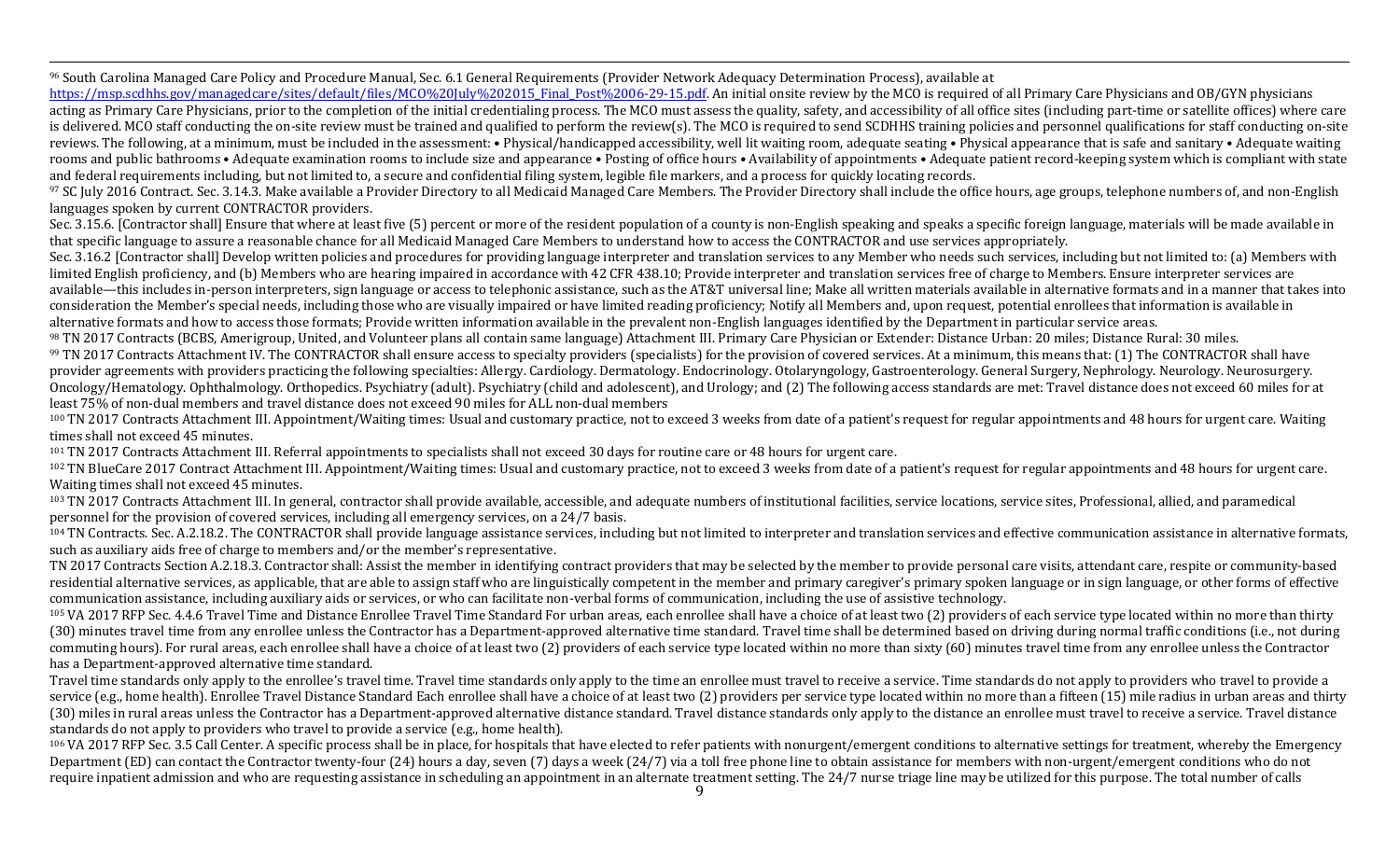,一个人都没有,他们的人都没有,他们的人都没有,他们的人都没有,他们的人都没有,他们的人都没有,他们的人都没有,他们的人都是不是,他们的人都是不是,他们的人都是<br>第251章 我们的人都是不是,他们的人都是不是,他们的人都是不是,他们的人都是不是,他们的人都是不是,他们的人都是不是,他们的人都是不是,他们的人都是不是不是, received pertaining to patients in EDs needing assistance in accessing care in an alternative setting shall be tracked and reported. Reporting requirements for the 24/7 ED assistance line will be finalized in the MEDALLION 4.0 Contract.

Sec. 3.9.3. Provider Network Adequacy and Standards. To alleviate emergency department visits, Contractors shall be required to have a network of providers to cover after-hours urgent care services for members. Transportation to these services shall be required if medically necessary.

<sup>107</sup> VA 2017 RFP. Sec. 4.4.5. Access Standards. Offerors shall consider the following when establishing and maintaining its networks: ... 6. The ability of network providers to communicate with limited English proficient enrollees in their preferred language; 7. The ability of network providers to ensure physical access, reasonable accommodations, culturally competent communications, and accessible equipment for MEDALLION 4.0 enrollees with physical or mental disabilities...

108 VA 2017 RFP. Sec. 4.4.5. Access Standards. Offerors shall consider the following when establishing and maintaining its networks: ... 6. The ability of network providers to communicate with limited English proficient enrollees in their preferred language; 7. The ability of network providers to ensure physical access, reasonable accommodations, culturally competent communications, and accessible equipment for MEDALLION 4.0 enrollees with physical or mental disabilities...

109 WA Apple Health Model Contract. Sec. 6.9. 2 within 10 miles for urban area; 25 miles non-urban area.

<sup>110</sup> WA Apple Health Model Contract. Sec. 6.7. Preventive office visits shall be available within 30 calendar days. Non-urgent, symptomatic office visits shall be available within 10 calendar days.

<sup>111</sup> WA Apple Health Model Contract. Sec. 6.7. Within 24 hours.

 $112$  Where medically necessary. Sec. 6.3. referencing 42 CFR 438.206.

WA Apple Health 2017 Model Contract. Sec. 6.5. Contractor shall have the following services available on a 24/7 basis by telephone: Medical or mental health advice; triage for emergent, urgent, or routine care; authorization of emergent and urgent cases.

<sup>113</sup> TN BlueCare 2017 Contract Sec. 3.3. Contractor shall ensure equal access for all Enrollees and Potential Enrollees when oral or written language communications creates a barrier to access, such as free interpreter services at any provider for a covered service and emergency services.

 $114$  WV Model Contract Sec. 2.1.2 Availability and Access Standards. This network must include a panel of primary care providers from which the enrollee may select a personal primary care provider. Requirements for adequate access state that: Routinely used delivery sites, including PCPs' offices and the offices of frequently used specialists, must be located within thirty (30) minutes travel time; Basic hospital services must be loc within forty-five (45) minutes travel time; and Tertiary services must be located within sixty (60) minutes travel time. The intent of these standards is to provide for access to services at least as good, if not better, t access to care under the traditional Medicaid program. BMS will periodically publish specific network standards that define which provider types are considered "frequently used specialists" in each county or region, based on a comparison to the traditional Medicaid program or other criteria as defined by BMS. Exceptions to these standards will be permitted where the travel time standard is better than what exists in the community at large.

<sup>115</sup> WV Model Contract Sec. 2.1.2 Availability and Access Standards. This network must include a panel of primary care providers from which the enrollee may select a personal primary care provider. Requirements for adequate access state that: Routinely used delivery sites, including PCPs' offices and the offices of frequently used specialists, must be located within thirty (30) minutes travel time; Basic hospital services must be loc within forty-five (45) minutes travel time; and Tertiary services must be located within sixty (60) minutes travel time.

The intent of these standards is to provide for access to services at least as good, if not better, than access to care under the traditional Medicaid program. BMS will periodically publish specific network standards that define which provider types are considered "frequently used specialists" in each county or region, based on a comparison to the traditional Medicaid program or other criteria as defined by BMS. Exceptions to these standards will be permitted where the travel time standard is better than what exists in the community at large.

<sup>116</sup> WV Model Contract Sec. 2.1.2. Availability and Access Standards. The MCO must have standards for timeliness of access to care and member services that take into account the urgency of the need for services and that meet or exceed such standards as may be established by BMS. The MCO must also regularly monitor its provider network's compliance with these standards, and take corrective action as necessary. Current BMS standards for timeliness state that: Routine cases other than clinical preventive services, must be seen within twenty-one (21) days (exceptions are permitted at specific times when PCP capacity is temporarily limited); EPSDT services must be scheduled in accordance to EPSDT guidelines and the EPSDT Periodicity Schedule; An initial prenatal care visit must be scheduled within fourteen (14) days of the date on which the woman is found to be pregnant; and MCOs should encourage SSI members to schedule an appointment with a PCP or specialist who manages the member's care within forty-five (45) days of initial enrollment. If requested by the member or provider, the MCO should schedule or facilitate an appointment with the member's PCP.

<sup>117</sup> WV Model Contract Sec. 2.1.2. Availability and Access Standards. The MCO must have standards for timeliness of access to care and member services that take into account the urgency of the need for services and that meet or exceed such standards as may be established by BMS. The MCO must also regularly monitor its provider network's compliance with these standards, and take corrective action as necessary. Current BMS standards for timeliness state that: Emergency cases must be seen immediately or referred to an emergency facility; Urgent cases must be seen within forty-eight (48) hours.

<sup>118</sup> WV Model Contract Sec. 2.1.2. Availability and Access Standards. When Medically Necessary, the MCO makes services available 24 hours a day, seven days a week. The MCO must establish a mechanism to ensure that providers comply with the access standards set forth in this contract.

<sup>119</sup> WV Model Contract. Sec. 2.1.2. The MCO must ensure that services are provided in a culturally competent manner to all enrollees, including: those with limited English proficiency or reading skills, those with diverse cultural and ethnic backgrounds, the homeless, and individuals with physical and mental disabilities, regardless of gender, sexual orientation, or gender identity. The MCO must also ensure that network providers provide physical access, reasonable accommodations, and accessible equipment for Medicaid enrollees with physical or mental disabilities.